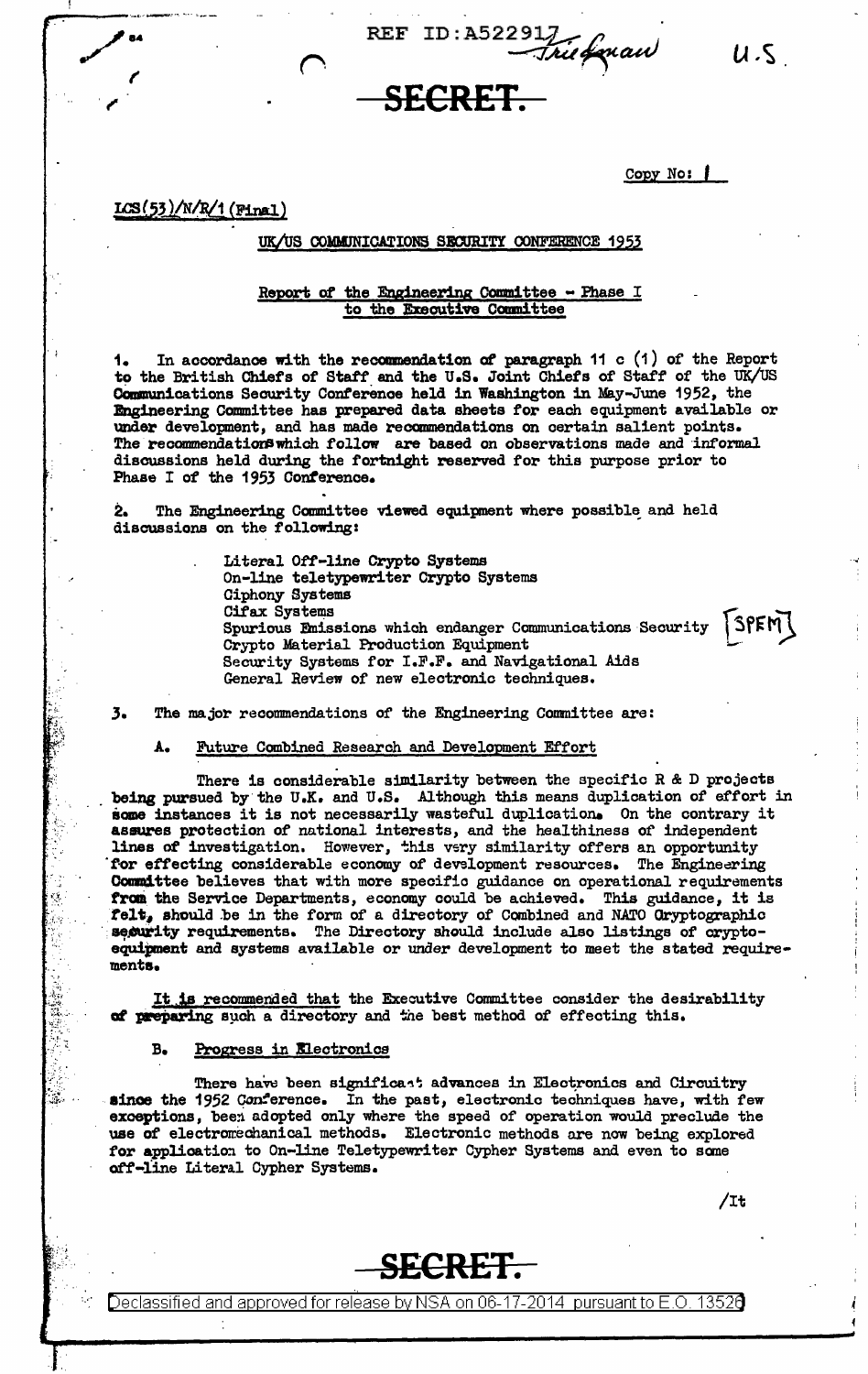REF ID: A522917

# ' **SECRET.**

## - 2 -

It is recommended that the Service Departments be informed of this trend and of the fact that it will have a profound effect upon crypto-operations, supply, and maintenance as they are practised to-day. Of these changes, those which affect the training of maintenance personnel are probably the most difficult. Because of this, thought and planning should be started now by the Services it they are to be in a position to enjoy the full benefit of the advantages offered by electronic crypto-equipments when they become available.

#### C. Co-ordination of Cryptographic and Communications Equipment Development

The present practice of almost independent development of crypto-graphic equipment and certain forms of communications equipment has usually led to incompatibility of one with the other. In order that compatibility may be achieved it is essential that such communications security as is required should be considered an integral part of the communications requirement at the time when the Staff and Operational Specifications and/or Military Characteristics are being formulated. This is necessary so that the cryptographic equipment may be designed to suit the requirements of the communications system or, where necessary, the communications equipment and practices may be adjusted to make possible the utilisation of an acceptable cryptographic system.

It is recommended that the necessary steps be taken to ensure that this course of action is adopted by all concerned.

## D. Operating and Maintenance

 $\overline{\bigcirc}$ 

The development authority must maintain close co-ordination with the User Services so that the operating and maintenance requirements are made known at all stages in the development. Thus, Users may weigh the need for the equipnent against the maintenance and training requirements and, it necessary, the development authority may adjust the design to meet the operating and maintenance problem.

It is recommended that there be consultation between the development engineers and the Service engineers and communicators as early as possible in the process of development of each equipment in order to achieve these ends.

### E. Spurious Emissions which endanger Communications Security

The Committee agree that radiation, conduction and induction from oommunication and crypto devices are very grave sources of insecurity.

Although investigations are by no means complete it is recommended

that:-

- (i) All crY,ptographic equipment using teletypewriter ancillaries and/or sequential signalling of clear text or key be considered insecure up to a distance of at least 200 ft. in any direction from the equipment, unless the equipment has been specially protected.
- (ii) All crypto systems and ancillaries be investigated at high priority, to protect them and ensure that appropriate rules can be formulated for their use and siting.
- (iii) Future equipments be designed to be free from such spurious emissions.

**SECRET.** /F.

(SPEM